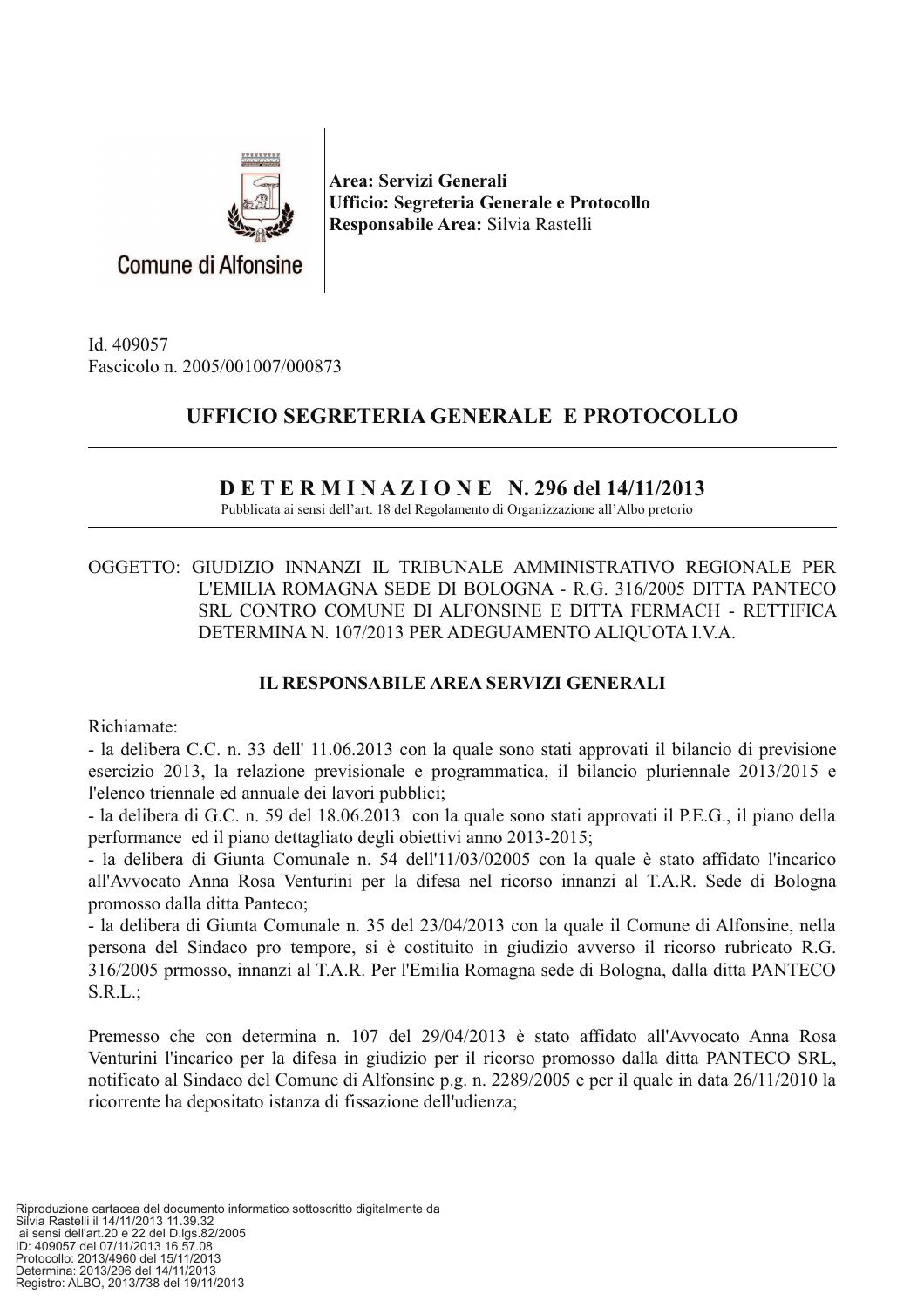Preso atto che l'art. 11, D.L. 79/2013, convertiro con modifiche in Legge n. 99 del 09/08/2013, ha disposto, a partire dall'1 ottobre 2013 l'incremento dell'aliquota I.V.A. Dal 21% al 22%,

Ritenuto opportuno procedere alla rettifica dell'impegno 474/1 assunto al bilancio di previsione 2013 per l'importo complessivo e comprensivo di C.P.A.4% ed I.V.A. 21% di  $\epsilon$  1.887,60 per adeguare detto impegno alla maggiore spesa di  $\epsilon$  15.60 derivante dall'incremento di un punto percentuale dell'aliquota I.V.A., dando atto che:

- è stata prodotta apposita autocertificazione sostitutiva relativa alla regolarità contributiva, ai sensi del D.L.70/2011 convertito in legge n. 106/2011 e dalla circolare del 30/11/2012 n. 4536 del Ministero delle infrastrutture e dei Trasporti;

- è stata prodotto apposita autocertificazione ai fini della verifica prescritta dall'art. 3 Legge n. 136/2010 sulla tracciabilità dei pagamenti;

- la sottoscrizione della determina assorbe il parere di regolarità tecnica attestante la regolarità e la correttezza dell'azione amministrativa, richiesto dall'art. 147-bis D.Lgs. 267/2000 e s.m.i;

Visto lo Statuto del Comune di Alfonsine;

Visto il D. Lgs 267/00 e s.m.i.ed in particolare gli artt. 107, 151, comma 4, 183, 191 e 192;

Visto il D.P.R. 633/72 e successive modifiche ed integrazioni;

Visto il D.P.R. (T.U.I.R.) 917/1986 e s.m.i.;

Visti gli artt. da 2229 a 2238 e seguenti del codice civile;

Visto il D.Lgs. n. 163/2006;

Visto il vigente regolamento comunale di organizzazione approvato con delibera G.C. n. 146 del  $07/12/2010$  come modificato con delibera di Giunta Comunale n. 22 del 12/03/2013;

Visto il vigente regolamento comunale dei contratti approvato con delibera di C.C. n. 79 del 29/11/2010, modificato ed integrato con delibera di Consiglio Comunale n. 63 del 18/12/2012;

Visto il vigente regolamento comunale del sistema dei controlli interni approvato con delibera di Consiglio Comunale n. 8 del 05/02/2013 ed in particolare l'art. 3, comma 6;

Visto il D.Lgs.  $81/2008$  e s.m.i.;

Vista la determinazione n.3 del 5 marzo 2008 dell'Autorità di Vigilanza sui contratti pubblici di lavori, servizi e forniture;

Vista la Legge n.136/2010 come modificata dal D.L. n. 187 del 12.11.2010;

Viste le determinazioni n.8 del 18.11.2010 e n.10 del 22.12.2010 dell'AVCP "Prime indicazioni ed ulteriori indicazioni sulla tracciabilità finanziaria (art.3, Legge 13.08.2010 n. 136, come modificata dal D.L. 12.11.2010 n.187 convertito in legge, con modificazioni, dalla legge 17.12.2010, n. 217); Vista la determinazione n. 4 del 07.07.2011 dell'AVCP "Linee guida sulla tracciabilità dei flussi finanziari ai sensi dell'art.3 della Legge 13 agosto 2010 n. 136";

Visto il D.P.R. n. 207 del 05/10/2010 "Regolamento di esecuzione ed attuazione del decreto legislativo 12 aprile 2006 n.  $163$ ";

Visto il D.Lgs. n. 33 del 14 marzo 2013 e s.m.i.;

Attesa la necessità di acquisire il visto di regolarità contabile attestante la copertura finanziaria espresso dal Responsabile Unione dei comuni della Bassa Romagna, Area Servizi Finanziari, Settore Ragioneria, Servizio U.T. Alfonsine, ai sensi e per gli effetti dell'art. 151, comma 4, D.Lgs. 267/2000;